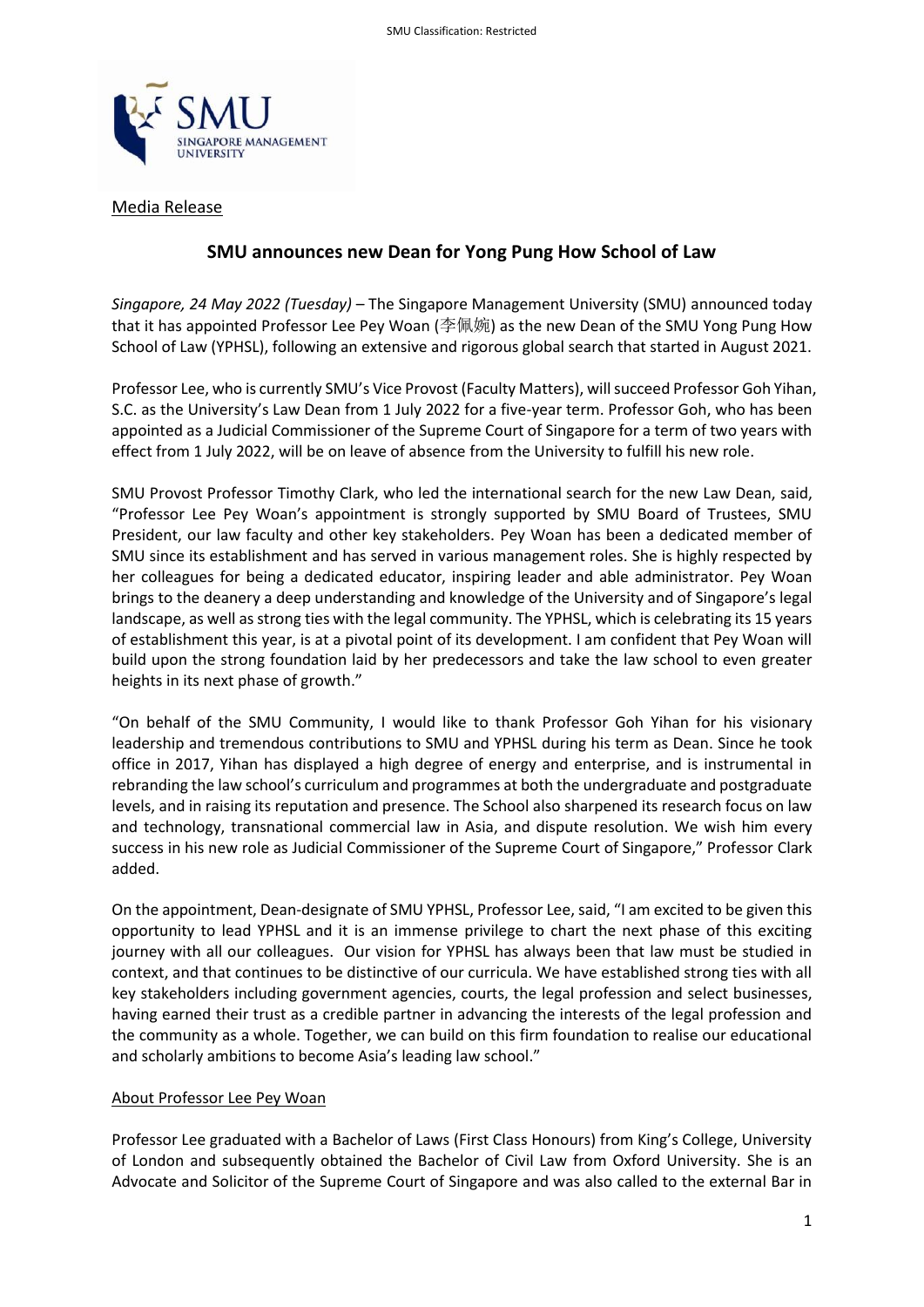England and Wales (Middle Temple). Prior to joining SMU in 2000, she was the Legal Manager of Keppel Corporation Limited.

Professor Lee began her academic career as a pioneering faculty member of the-then Law Department within SMU's business school. After SMU's law school was established in 2007, Professor Lee was appointed as Associate Professor of Law in 2008. She has since served in various management roles at the YPHSL – she was Associate Dean, Teaching and Curriculum Matters from 2010 to 2013 and 2017 to 2020; Academic Director for Faculty Matters from 2017 to 2020; and has been involved in faculty governance in various capacities since 2008.

In 2020, she was appointed as the University's Vice-Provost (Faculty Matters), a role which she holds to date. In this capacity, she assists the Provost in the planning and development of faculty, and advises on faculty personnel policies.

Professor Lee is an accomplished scholar whose research interests are in company, private and commercial law. She has published widely in local as well as leading international journals, including the Modern Law Review, Oxford Journal of Legal Studies, Law Quarterly Review, Lloyd's Maritime and Commercial Law Quarterly. She has also co-authored textbooks on Contract Law, Tort Law and Company Law. Her works have been cited by the Singapore Court of Appeal, the Singapore High Court and the Canadian Supreme Court.

Apart from academic activities, Professor Lee is also active in the Singapore legal profession. She speaks regularly at legal conferences, and serves the legal profession as a member of the Corporate Law Advisory Panel for Accounting and Corporate Regulatory Authority. She has also been appointed *amicus curiae* before the Singapore Court of Appeal.

She is a recipient of several national, university and school level awards. In 2010 and 2021, she was awarded the National Day Award – Commendation Medal and Silver Medal respectively. In 2018, she was awarded the Lee Kong Chian Fellowship for Research Excellence. Prior to that in 2009, she also received the SMU School of Law Research Excellence Award.

- End -

Enclosures:

• Professor Lee's detailed bio - <https://faculty.smu.edu.sg/profile/lee-pey-woan-1451>

\_\_\_\_\_\_\_\_\_\_\_\_\_\_\_\_\_\_\_\_\_\_\_\_\_\_\_\_\_\_\_\_\_\_\_\_\_\_\_\_\_\_\_\_\_\_\_\_\_\_\_\_\_\_\_\_\_\_\_\_\_\_\_\_

• Professor Lee's profile photographs

#### **About Singapore Management University**

Established in 2000, Singapore Management University (SMU) is recognised for its disciplinary and multi-disciplinary research that address issues of global relevance, impacting business, government, and society. Its distinctive education, incorporating innovative experiential learning, aims to nurture global citizens, entrepreneurs and change agents. With more than 12,000 students, SMU offers a wide range of bachelors, masters and PhD degree programmes in the disciplinary areas associated with six of its seven schools - Accountancy, Business, Economics, Computing, Law and Social Sciences. Its seventh school, the SMU College of Integrative Studies, offers a bachelor's degree programme in deep, integrative interdisciplinary education. SMU also offers a growing number of executive development and continuing education programmes. Through its city campus, SMU focuses on making meaningful impact on Singapore and beyond through its partnerships with industry, policy makers and academic institutions[. www.smu.edu.sg](http://www.smu.edu.sg/)